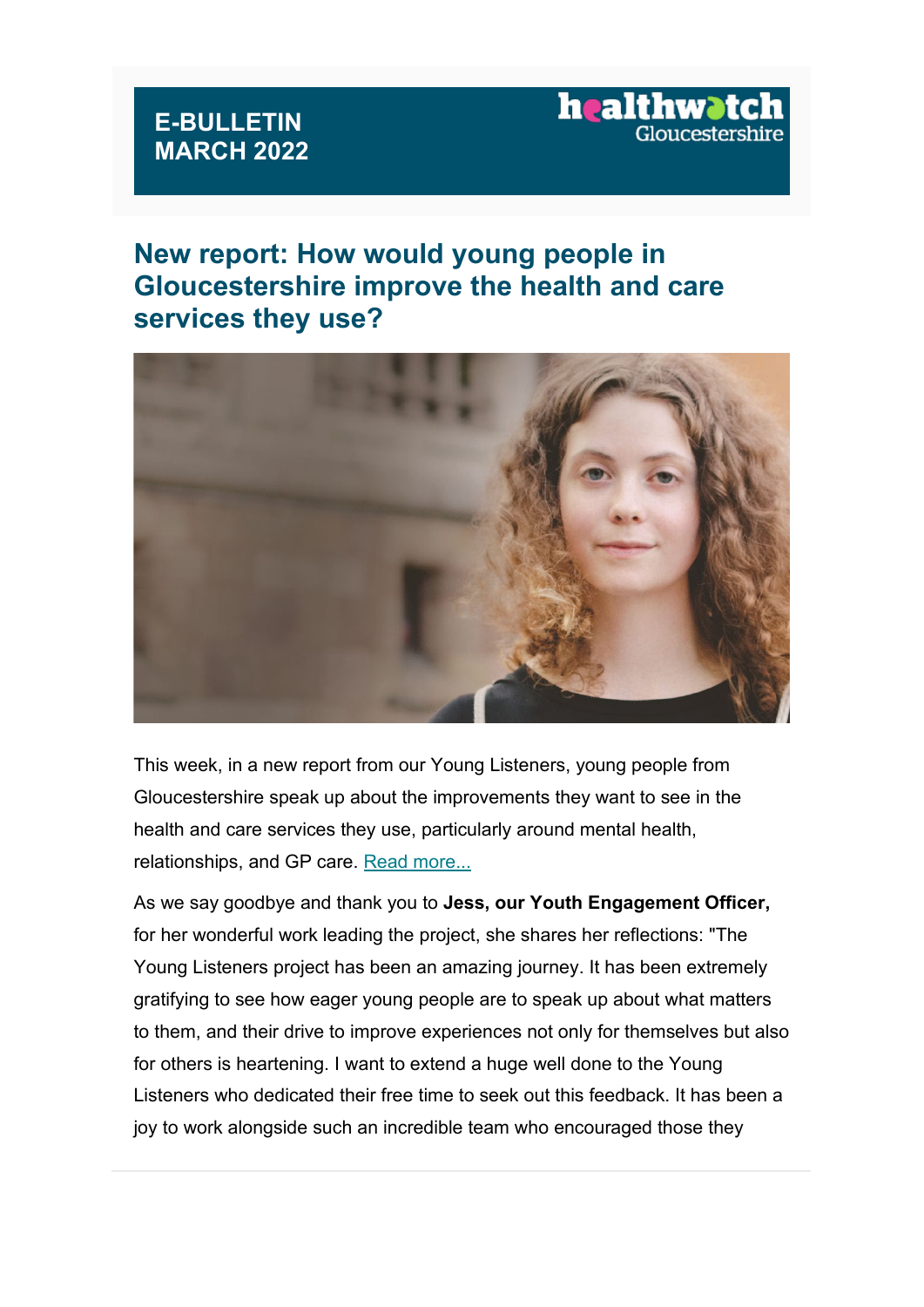interacted with to speak with confidence. The Young Listeners report provides valuable insight on young people's views about health and care services within Gloucestershire and their recommendations for change will help services make care better for young people."

## **New report: post-COVID syndrome care and support in Gloucestershire**



This month, as more and more people are being diagnosed with post-COVID syndrome (long COVID), we published a new report highlighting the need for better communication about the condition and the care and support that's available in Gloucestershire.

Gloucestershire Health and Care NHS Foundation Trust supported the project by promoting our research to patients using the county's Post-COVID Syndrome Assessment Service. Our findings will be used by local services to understand how to provide patients with the best possible care from diagnosis to treatment. [Read more…](https://healthwatchgloucestershire.us3.list-manage.com/track/click?u=381cee1830e9e27f34f9e64ab&id=107949692b&e=5a7d9dae3a)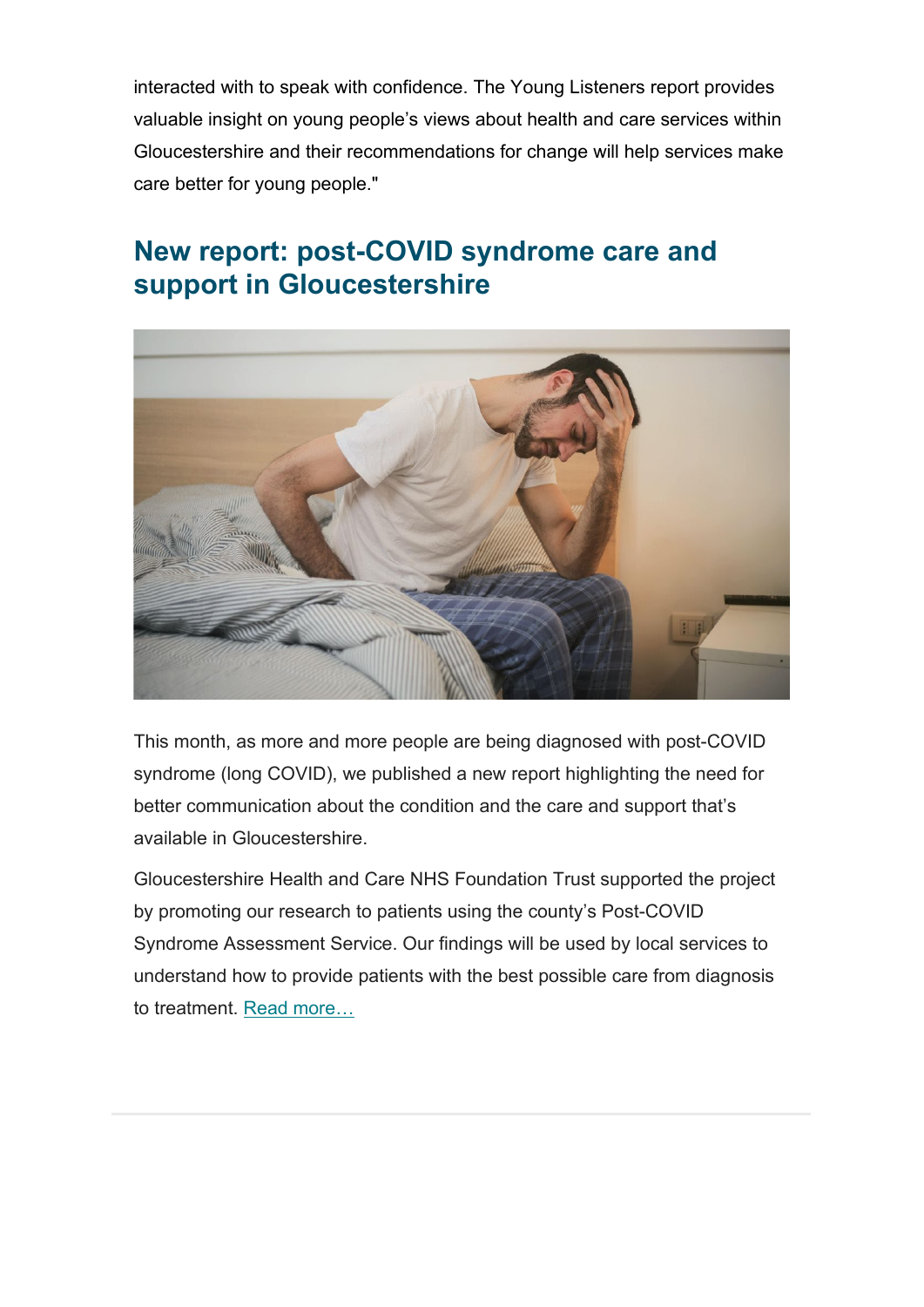## **Volunteers wanted: visit services and record people's experiences**

As part of our work, we have the power to visit publicly funded health and social care services, such as GP surgeries and care homes, to see them in action. During these [Enter and View](https://healthwatchgloucestershire.us3.list-manage.com/track/click?u=381cee1830e9e27f34f9e64ab&id=04d73c9263&e=5a7d9dae3a) visits, our team of authorised representatives ask people about their experiences of the service to understand what works well and what could be improved. We might speak to patients, residents, members of the public, staff, and family members. We report our findings to those who provide the services and make recommendations to inform change and improvement.



Due to the pandemic we were not able to carry out Enter and View visits, but we are planning to restart in the second half of 2022. We are now recruiting volunteers, with a range of backgrounds and experiences, to support this important part of our work. You will be fully supported and receive training to carry out these visits confidently and as part of a team.

If you are interested, or you know someone who would be, or you want to know more, please email our Volunteer Officer, Helen Esfandiarinia: [volunteering@healthwatchgloucestershire.co.uk.](mailto:volunteering@healthwatchgloucestershire.co.uk)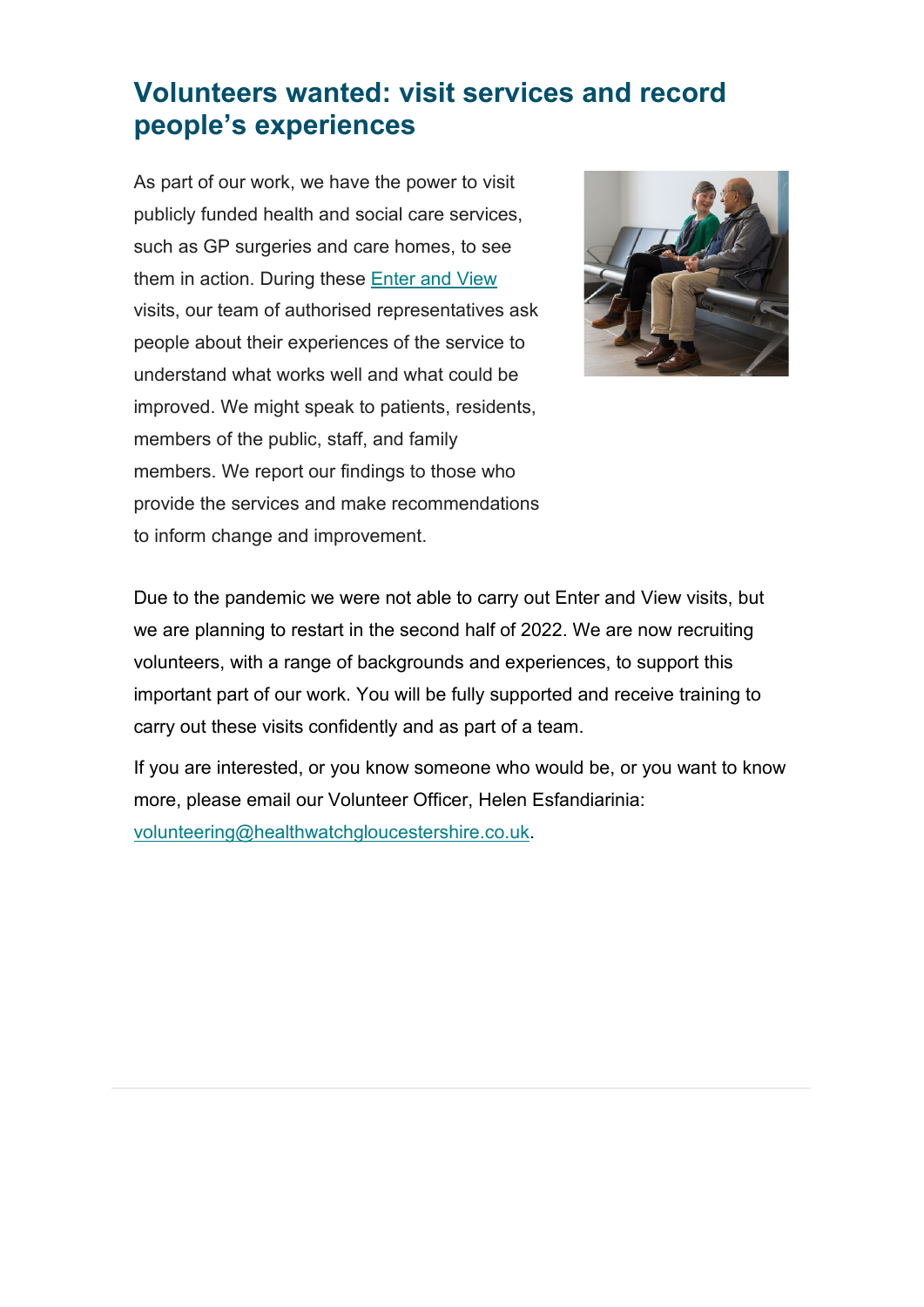### **Improving access to healthcare for ethnic minority communities: Healthwatch England research**



Healthwatch England's latest research shows that people who speak little or no English struggle at all points of their healthcare journey. This includes some of the most vulnerable in our society, for example, refugees and asylum seekers.

They find it difficult to register with a GP, access urgent care, navigate large healthcare premises, explain their problems, or understand what the doctor says. Lack of interpreting support further compounds their struggles. They may not know they can ask for professional interpreters, find it difficult to access one when needed, or even understand them if interpreters don't speak their dialect. As a result, they face significant barriers and delays in receiving care, putting them at a disadvantage and contributing to health inequalities.

[Read more about the research](https://healthwatchgloucestershire.us3.list-manage.com/track/click?u=381cee1830e9e27f34f9e64ab&id=9c8014c713&e=5a7d9dae3a) and recommendations for change, and get involved with the *[#YourCareYourWay](https://healthwatchgloucestershire.us3.list-manage.com/track/click?u=381cee1830e9e27f34f9e64ab&id=af49b79b74&e=5a7d9dae3a)* campaign, calling for equal access for all.

**Share your feedback:** Have you or anyone you know had problems accessing healthcare information because of a language barrier or any other communication barrier? You can [share your experience via the Healthwatch](https://healthwatchgloucestershire.us3.list-manage.com/track/click?u=381cee1830e9e27f34f9e64ab&id=b227744212&e=5a7d9dae3a)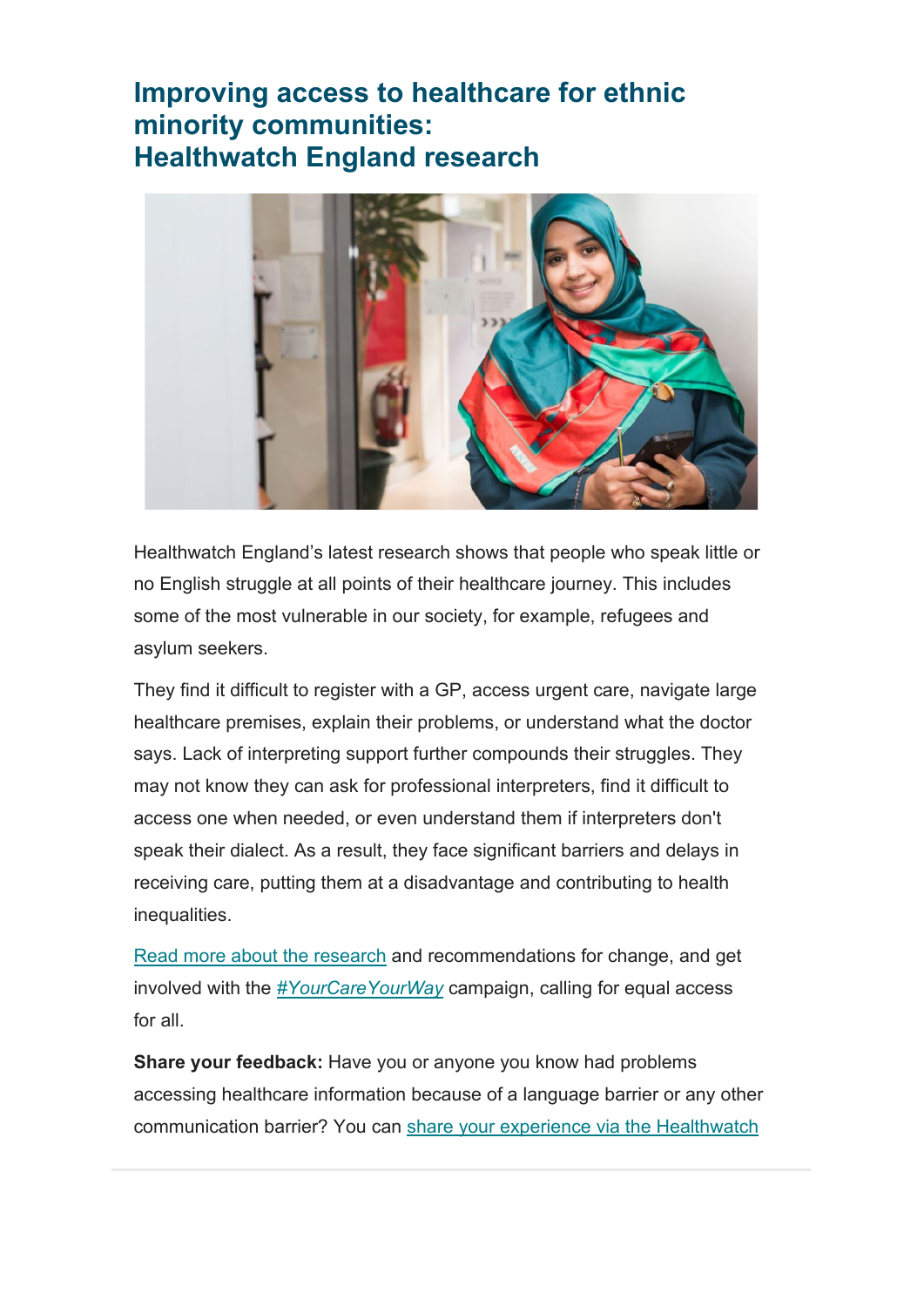[England survey,](https://healthwatchgloucestershire.us3.list-manage.com/track/click?u=381cee1830e9e27f34f9e64ab&id=b227744212&e=5a7d9dae3a) which is also available in [Bengali,](https://healthwatchgloucestershire.us3.list-manage.com/track/click?u=381cee1830e9e27f34f9e64ab&id=e700301a8c&e=5a7d9dae3a) [Gujarati,](https://healthwatchgloucestershire.us3.list-manage.com/track/click?u=381cee1830e9e27f34f9e64ab&id=75330bcc11&e=5a7d9dae3a) [Polish,](https://healthwatchgloucestershire.us3.list-manage.com/track/click?u=381cee1830e9e27f34f9e64ab&id=eca72126c0&e=5a7d9dae3a) [Punjabi,](https://healthwatchgloucestershire.us3.list-manage.com/track/click?u=381cee1830e9e27f34f9e64ab&id=47f5e6abf1&e=5a7d9dae3a) and Urdu.

#### **Your experiences of Care at Home services**



Thanks to everyone who took part in our social care project this month and to everyone who helped to promote it. We have gathered some rich insight into people's experiences of Care at Home services and will report on our findings later in the Spring. [Find out more...](https://healthwatchgloucestershire.us3.list-manage.com/track/click?u=381cee1830e9e27f34f9e64ab&id=6a9d8ef5e7&e=5a7d9dae3a)

## **CQC's urgent and emergency care system review in Gloucestershire**

This review, which took place in November and early December 2021, was part of a new national pilot approach to looking at all the key parts of the urgent and emergency care system and how they work together. Find out more...





# **Share your feedback**

[Get in touch t](https://healthwatchgloucestershire.us3.list-manage.com/track/click?u=381cee1830e9e27f34f9e64ab&id=d83d58008f&e=5a7d9dae3a)o share your feedback and help make health and social care better for you and your community.